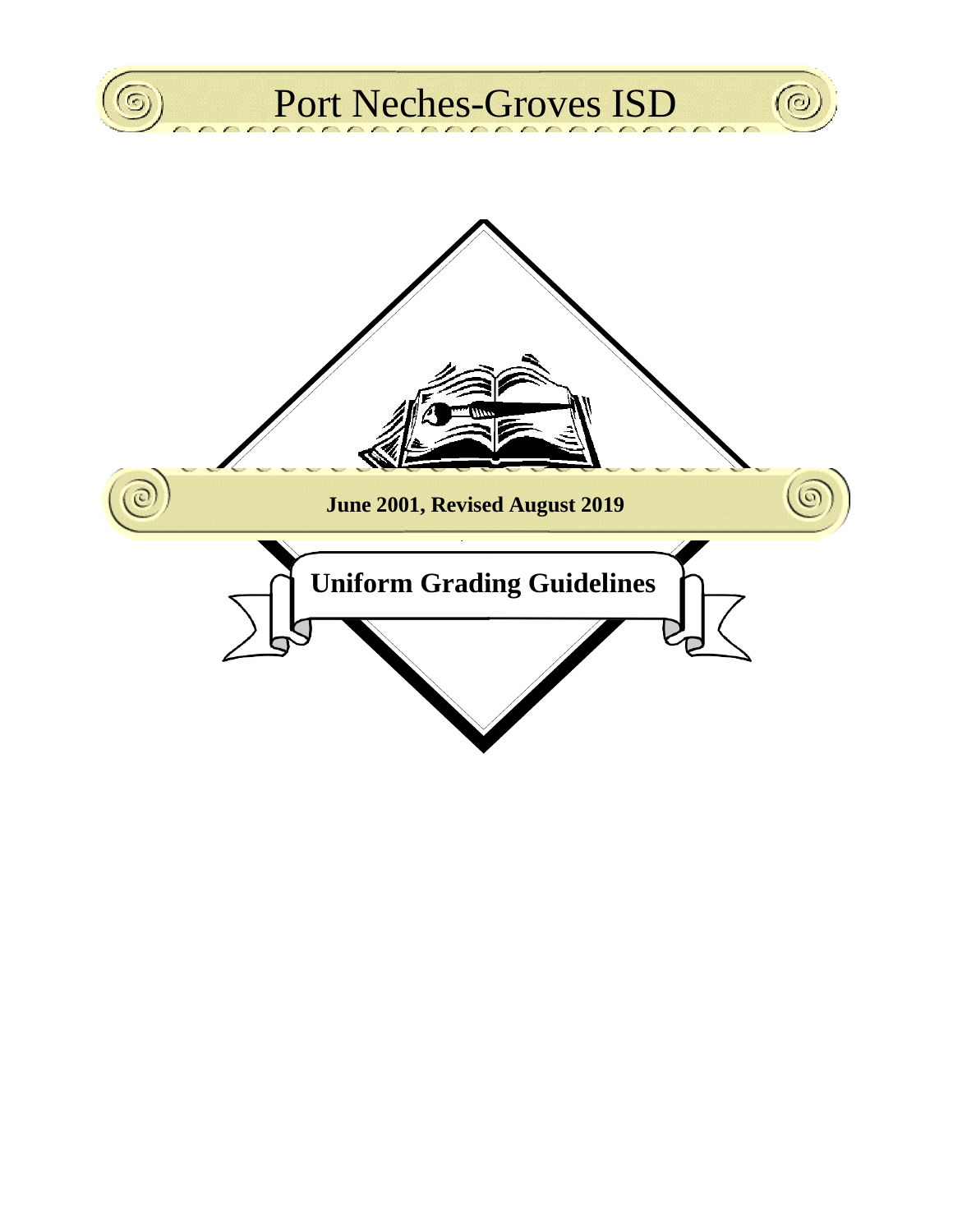

 $\sqrt{2}$ 

# **Table of Contents**

000000000000000

 $^{\copyright}$ 

 $\sqrt{2}$ 

| Group Assignments, Individual Projects and |  |  |  |  |
|--------------------------------------------|--|--|--|--|
|                                            |  |  |  |  |
|                                            |  |  |  |  |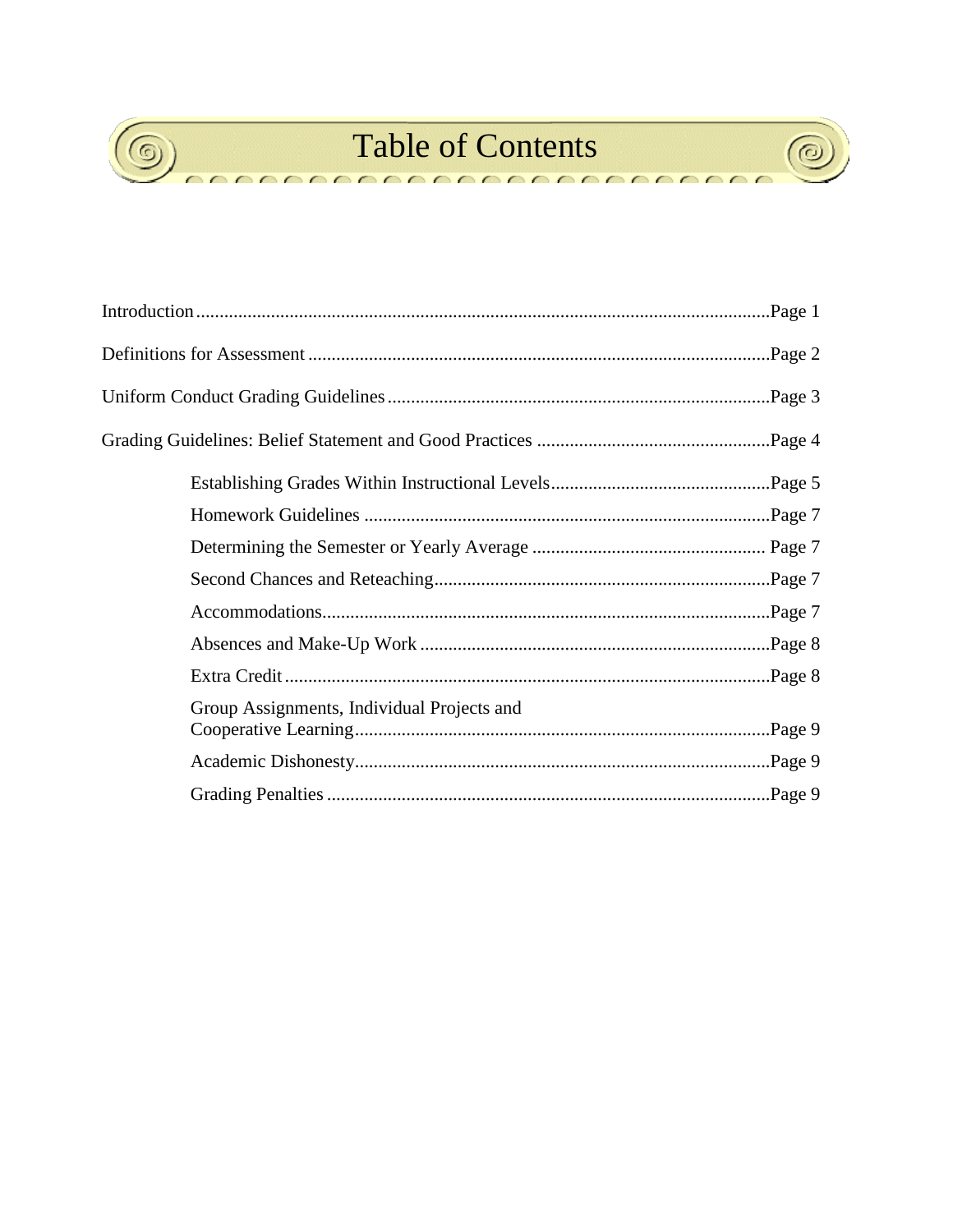## Introduction

This document is a living document and is subject to change. A committee shall be established to address any recommended changes. The committee shall consist of representation at all instructional levels. The committee will address any recommended changes to the grading guidelines according to the following process:

- Recommended changes will be sent in writing to the Assistant Superintendent for Curriculum & Instruction/ Technology.
- The recommended change will be electronically transmitted to Grading Guidelines Review Committee members for their review and recommendation.
- The response and recommendation of each committee member will be sent to the Assistant Superintendent for Curriculum & Instruction/Technology.
- The decision will be sent to the person requesting the change.
- A list of all questions and answers will be recorded and kept with the district grading guidelines.

*A special thanks to everyone who participated in the development of this document:*

|                              | Sarah Walker                                                                                  | PreK @ WGELC             |                       |                           |  |
|------------------------------|-----------------------------------------------------------------------------------------------|--------------------------|-----------------------|---------------------------|--|
| <b>PreK</b> and Kindergarten | Mary Murdock                                                                                  | Kindergarten @ Ridgewood |                       |                           |  |
| <b>Grade 1</b>               | <b>Holly Sartin</b>                                                                           | Ridgewood                | Lauren Abbott         | Taft                      |  |
|                              | Kristin Ancelet                                                                               | Van Buren                | Maria Sims            | Woodcrest                 |  |
|                              | Roxane Templin                                                                                | Ridgewood                | Dana Jordan           | Taft                      |  |
| Grade 2                      | Amy Brashers                                                                                  | Van Buren                | <b>Bailey Baxter</b>  | Woodcrest                 |  |
|                              | Angie Melancon                                                                                | Ridgewood                | Angela Moore          | Taft                      |  |
| Grade 3                      | Brandi Brown                                                                                  | Van Buren                | Jamie Haining         | Woodcrest                 |  |
|                              | Liz Desmond                                                                                   | Groves Elem.             | <b>Emily Martin</b>   | Port Neches Elem.         |  |
| <b>Grade 4</b>               | Charles Edgar                                                                                 | Groves Elem.             | <b>Christy Smith</b>  | Port Neches Elem.         |  |
| Grade 5                      | Kim Washburn                                                                                  | Groves Elem.             | Angela Lewis          | Port Neches Elem.         |  |
|                              | Alecia Moore                                                                                  | Groves Elem.             | Ashley Lofton         | Port Neches Elem.         |  |
| Grade 6                      | Cxadi Angus                                                                                   | Groves Middle            | Terry LeGrande        | Port Neches Middle        |  |
|                              | Victoria LeBlanc                                                                              | Groves Middle            | Kim McDuffie          | Port Neches Middle        |  |
| Grade 7                      | Charles Dodson                                                                                | Groves Middle            | Rachel Lawson         | Port Neches Middle        |  |
|                              | Julie Tentrup                                                                                 | Groves Middle            | Julia Shields         | <b>Port Neches Middle</b> |  |
| Grade 8                      | Kathy Hollier                                                                                 | <b>Groves Middle</b>     | Monica Deese          | <b>Port Neches Middle</b> |  |
|                              | <b>Beth Riley</b>                                                                             | Groves Middle            | <b>Crystal Storms</b> | <b>Port Neches Middle</b> |  |
|                              | Pat Briggs                                                                                    | PN-GHS                   | Jennifer Reynolds     | PN-GHS                    |  |
|                              | Jessie Burkle                                                                                 | PN-GHS                   | <b>Brandy Roy</b>     | <b>PN-GHS</b>             |  |
| Grades 9-12                  | Amy Neeb                                                                                      | <b>PN-GHS</b>            | Alex Wells            | <b>PN-GHS</b>             |  |
|                              | <b>Bonnie Lawson</b>                                                                          | <b>PN-GHS</b>            | Laura Solis           | <b>PN-GHS</b>             |  |
|                              | Elizabeth Reinholt                                                                            | PN-GHS                   | Kathleen Yosko        | PN-GHS                    |  |
|                              | Principals: Staci Gary, Julie Gauthier, Fae Sandifer, Joe Cegielski, Scarlet Hammersmith, Amy |                          |                       |                           |  |
| Principals &                 | Gil, James Arnett, Kyle Hooper, Scott Ryan                                                    |                          |                       |                           |  |
|                              |                                                                                               |                          |                       |                           |  |
| <b>Coordinators</b>          | Coordinators: Roxanne Ferguson, Tanya Davis, Jon Deckert, Mandie Champagne                    |                          |                       |                           |  |
|                              |                                                                                               |                          |                       |                           |  |

### 2017 Grading Guidelines Review Committee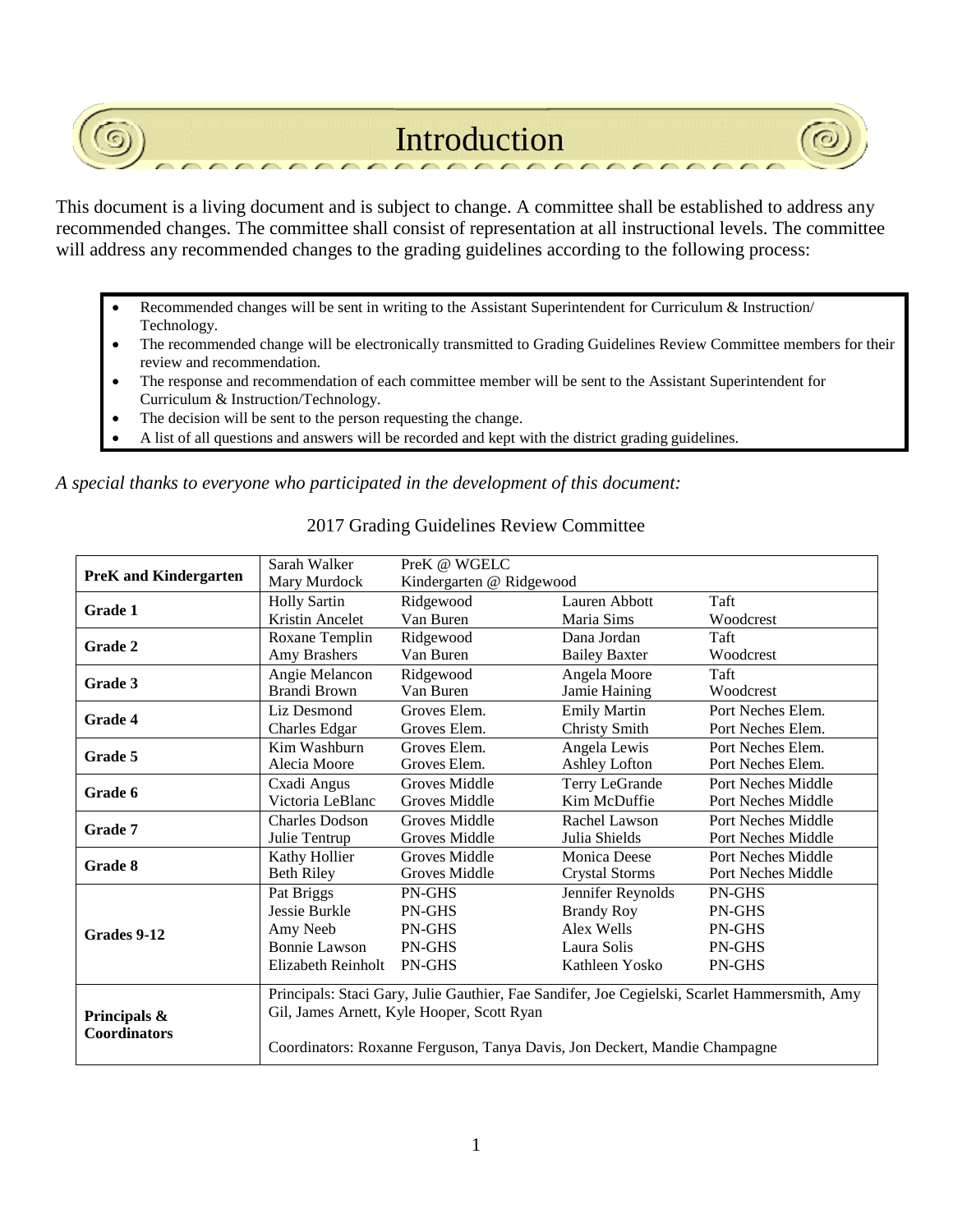

 $\overline{\phantom{a}}$ 

 $\overline{\phantom{a}}$ 

Definitions for Assessment

 $\circ$ 

 $\sqrt{2}$ 

| <b>Assessment</b>                 | The process of gathering information that reflects levels of student<br>achievement.                                                                                                          |  |  |
|-----------------------------------|-----------------------------------------------------------------------------------------------------------------------------------------------------------------------------------------------|--|--|
| <b>Authentic Assessment</b>       | A demonstration of performance of skills or knowledge in a real-life<br>context.                                                                                                              |  |  |
| <b>Evaluation</b>                 | The process of judging results of assessment.                                                                                                                                                 |  |  |
| <b>Extra Credit</b>               | Extra points given for optional academic extension activities.                                                                                                                                |  |  |
| <b>Final Exam</b>                 | Assessment conducted at the end of a semester or school year designed to<br>assess achievement in a particular field of knowledge.                                                            |  |  |
| <b>Group Grade</b>                | One grade given to all students in a group for their overall<br>performance/product.                                                                                                          |  |  |
| <b>Homework</b>                   | (See definitions written by instructional level in Homework Guidelines<br>subsection).                                                                                                        |  |  |
| <b>Independent Grades</b>         | Grades given for assigned student work other than tests (completed<br>independently, without assistance) which are used for calculating grading-<br>period averages.                          |  |  |
| <b>Independent Practice</b>       | Work/assignment given to a student to provide opportunity to reinforce<br>skills.                                                                                                             |  |  |
| <b>Master</b>                     | Verb – to become skilled or proficient in the use of, to achieve mastery or<br>command of, to gain a thorough understanding, grasp, or knowledge of.                                          |  |  |
|                                   |                                                                                                                                                                                               |  |  |
|                                   | Example: The student has been unable to master French.                                                                                                                                        |  |  |
|                                   | In testing, (to master) means the student can demonstrate proficiency at a<br>predetermined degree of success. (Example: Answer correctly four of six<br>of the items on a particular skill.) |  |  |
| <b>Performance Assessment</b>     | An assessment based on performance of a task or product to demonstrate a<br>skill or skills that have been learned.                                                                           |  |  |
| Portfolio                         | A collection of student work showing development of knowledge,<br>understanding, and application of skills in a given curriculum area.                                                        |  |  |
| Project/Exhibit/<br>Demonstration | Product used to communicate understanding of a subject or area of<br>learning.                                                                                                                |  |  |
| Quiz                              | A short test given with no prior warning.                                                                                                                                                     |  |  |
| <b>Test</b>                       | An example of an assessment device.                                                                                                                                                           |  |  |
| Unit                              | A specific topic within a course of study.                                                                                                                                                    |  |  |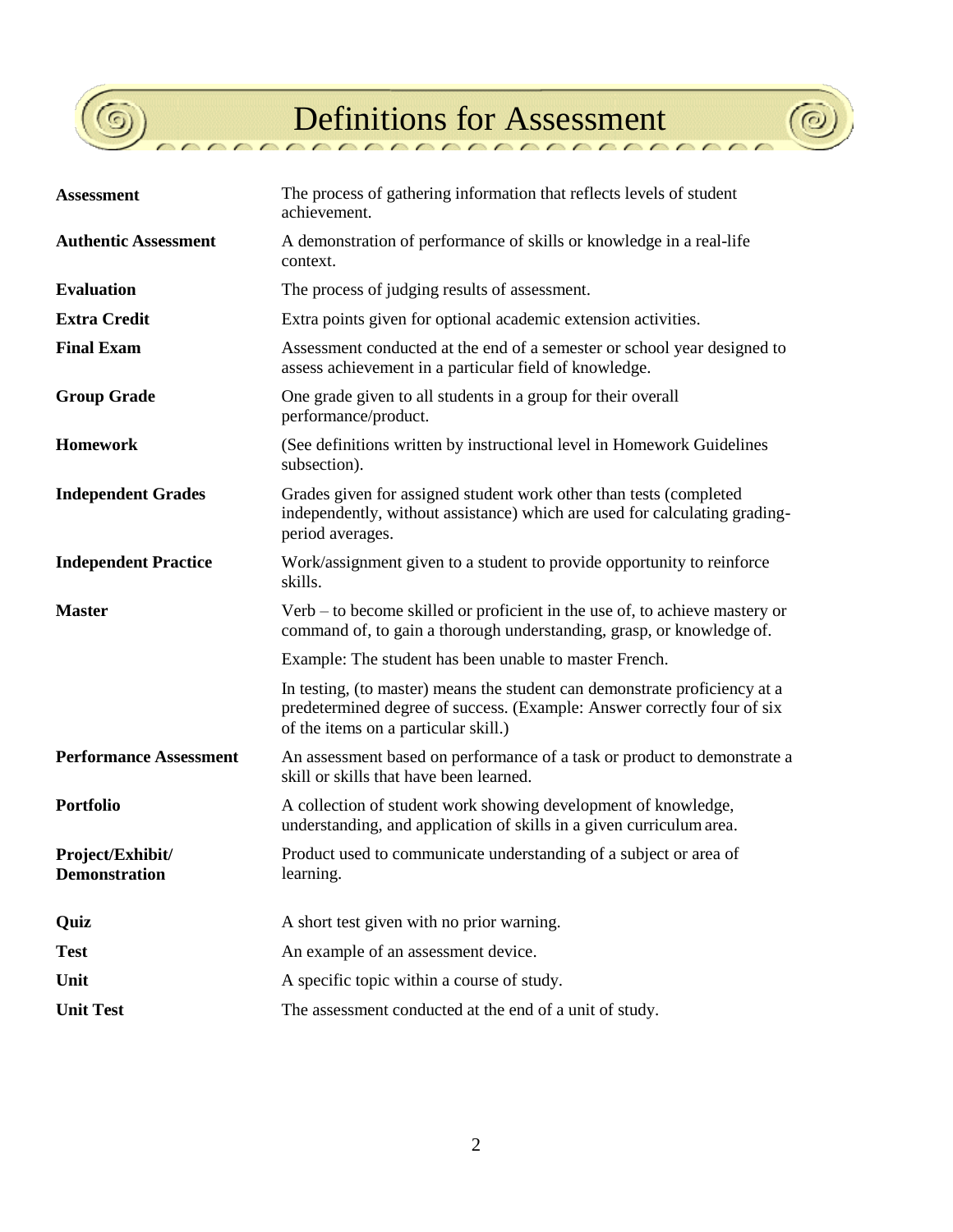A conduct grade is meaningful information communicated to students and parents about a student's behavior in

**Purpose**

**Belief Statement**

the school setting.

We believe conduct grades are as important as academic grades because a student's behavior affects his/her academic achievement and the academic achievement of the other students as well.

#### **Grades**

The following letter grades will be assigned by the teacher for the student's conduct:

- 
- 
- 
- S- Below Satisfactory U Unsatisfactory
- N Needs Improvement
- U Unsatisfactory

#### **Consequences**

Consequences will be consistent with the board-adopted Student Code of Conduct. If a student receives "N" or "U" during a six weeks grading period, participation in extra curricular activities may be impacted and specific consequences will be communicated to the parent through the student handbooks.

- **Grades K-3 Grades 4-5 Grades 6-12**
	-
- S Satisfactory N Needs Improvement U Unsatisfactory
	-
- E Excellent E Excellent S Satisfactory
- S+ Above Satisfactory S Satisfactory N Needs Improvement
	-

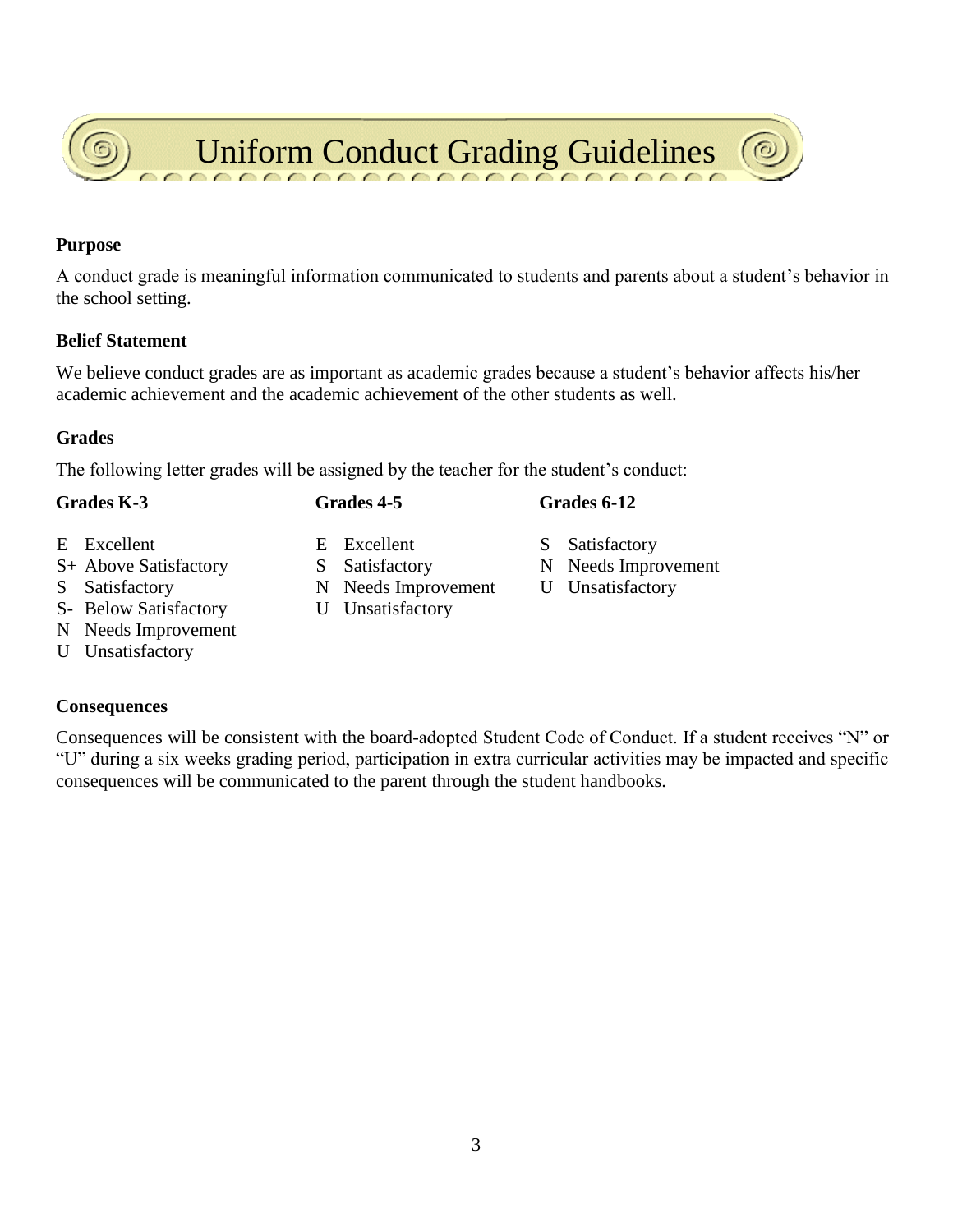



#### **Belief Statement**

Grading is the reporting of meaningful information about a student's mastery of the curriculum to students, parents, other campuses, universities, and employers.

#### **Good Grading Practices**

- Grading is like a video rather than a snapshot. A final grade is a collection of data that has been gathered during a grading period.
- $\boxtimes$  A grade on a major unit test is to influence the final grade more than a quiz over a short assignment.
- $\boxtimes$  Grades are to reflect a student's mastery of essential knowledge and skills.
- $\boxtimes$  Guided practice is to precede assessments for which grades are given.

## **All teachers will submit to the principal a written explanation of his/her grading procedures at the beginning of the school year.**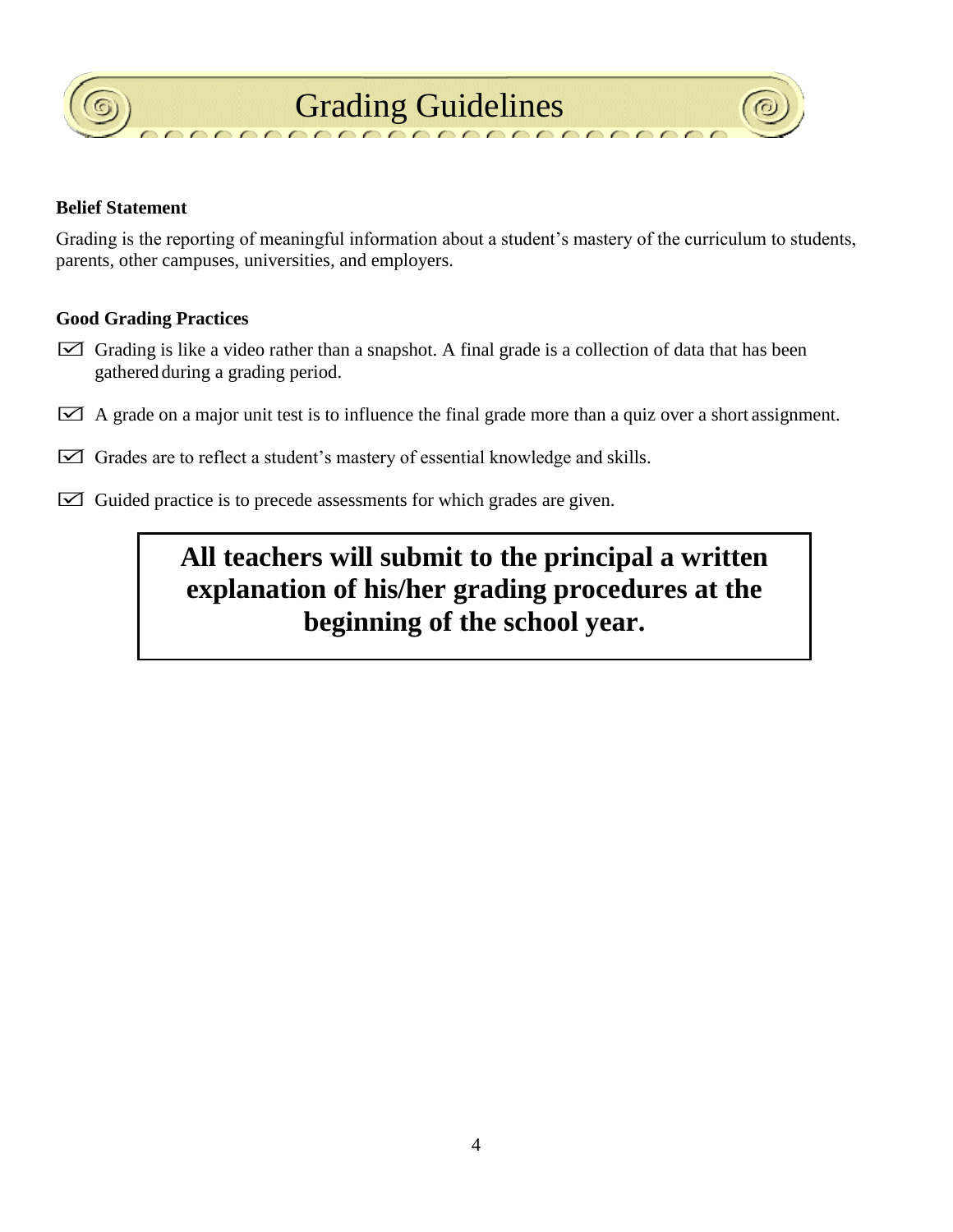## **Establishing Grades Within Instructional Levels**

Evaluation should be planned to include a proper balance of formal and informal measures.

#### **Formal assessments** will consist of:

- 1. Major tests
- 2. Essays
- 3. Research projects or other works of applied knowledge
- 4. Teacher observation of psychomotor or affective domain in curriculum areas
- 5. Labs
- 6. Quizzes

**Informal assessments** will be derived from:

- 1. Daily work
- 2. Homework
- 3. Class discussions and observations
- 4. Group work
- 5. Labs
- 6. Individual oral assessments
- 7. Quizzes
- 8. Anecdotal records

Grades should reflect the student's relative mastery of an assignment [EIA (Legal)]. Actual assignment grades should be recorded in the grade book. Six weeks grades should be based on recorded quantitative data that is collected at frequent intervals. Teachers should record a minimum of ten grades during each six weeks grading period, including at least two formal assessments, with the exceptions in the following areas:

- Elementary science/social studies split courses teachers should record a minimum of eight grades which includes two formal assessments each six weeks.
- Fine arts, PE, and athletic courses at all levels teachers should record a minimum of five grades per six weeks.
- ELAR in Grades 4 and 5: Teachers shall record a minimum of 14 grades as follows:
	- Two (2) formal assessments that assess both language arts and reading skills
		- Six (6) informal language arts grades
	- $\bullet$  Six (6) informal reading grades

#### **Student six weeks averages will be determined as follows:**

- Elementary
	- o 60% informal assessments
	- o 40% formal assessments
- Middle School
	- o 50% informal assessments
	- o 50% formal assessments
- High School
	- o Specific ranges will be at the discretion of each department within the following guidelines: formal assessments may comprise not less than 40% nor more than 60% of the student's grade. Teachers will distribute grading guidelines at the beginning of the course.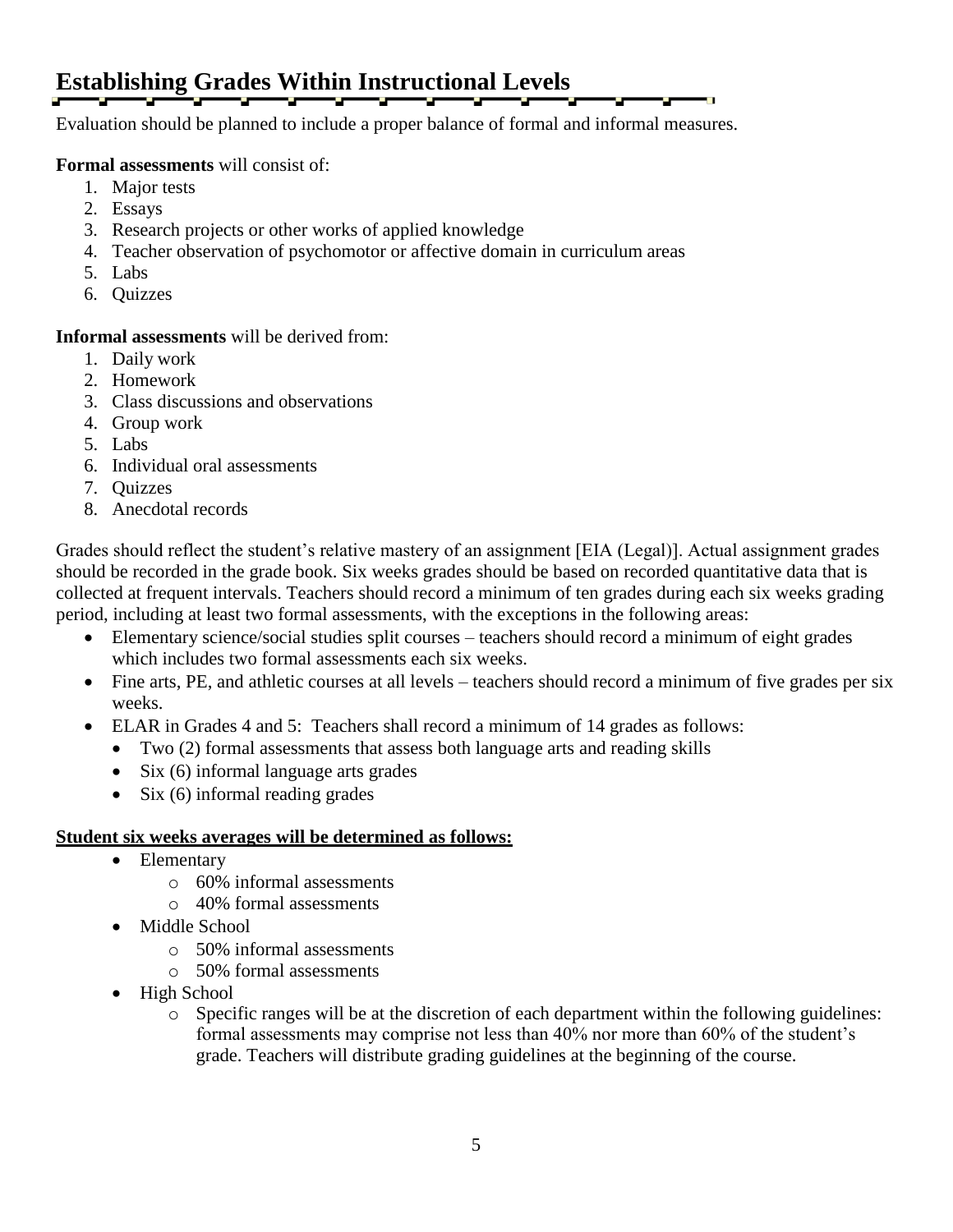#### *Report cards for all grading periods will indicate the actual student average for each subject/course.*

Students will receive grades if they have been enrolled at least 15 school days with the exception of new immigrant students. (See ELL Grading Guidelines addendum)

| <b>Assigning Grades</b>                                                                                                                      |                                                                                                                                                                                                                                                                                                                           |                                                                                                                                                                                                                                                                                                                                  |                                                                                                                                                                                                                                                                             |                                                                                                                                                                                                                                      |  |  |
|----------------------------------------------------------------------------------------------------------------------------------------------|---------------------------------------------------------------------------------------------------------------------------------------------------------------------------------------------------------------------------------------------------------------------------------------------------------------------------|----------------------------------------------------------------------------------------------------------------------------------------------------------------------------------------------------------------------------------------------------------------------------------------------------------------------------------|-----------------------------------------------------------------------------------------------------------------------------------------------------------------------------------------------------------------------------------------------------------------------------|--------------------------------------------------------------------------------------------------------------------------------------------------------------------------------------------------------------------------------------|--|--|
| PreK-K                                                                                                                                       | <b>Grade 1</b>                                                                                                                                                                                                                                                                                                            | Grades 2-3                                                                                                                                                                                                                                                                                                                       | Grades 4-5                                                                                                                                                                                                                                                                  | Grades 6-12                                                                                                                                                                                                                          |  |  |
| Letter Grading System:<br>S+ Above Satisfactory<br>S Satisfactory<br>S- Below Satisfactory<br>N Needs Improvement<br><b>U</b> Unsatisfactory | Numerical grades will be<br>used for reading,<br>language arts, and math.<br>Letter grades will be<br>used for handwriting,<br>music, science/social<br>studies, and physical<br>education.<br>E Excellent<br>S+ Above Satisfactory<br>S Satisfactory<br>S- Below Satisfactory<br>N Needs Improvement<br>U Unsatisfactory | Numerical grades will be<br>used for reading,<br>language arts, math, and<br>science/social studies.<br>Letter grades will be<br>used for physical<br>education/health, music,<br>and handwriting.<br>E Excellent<br>S+ Above Satisfactory<br>S Satisfactory<br>S- Below Satisfactory<br>N Needs Improvement<br>U Unsatisfactory | Numerical grades will<br>be used for reading,<br>language arts, math,<br>science, and social<br>studies.<br>Letter grades will be<br>used for physical<br>education/health and<br>music.<br>E Excellent<br>S Satisfactory<br>N Needs Improvement<br><b>U</b> Unsatisfactory | Numerical grades<br>will be used for all<br>subjects.<br>In assigning test<br>grades, teachers<br>may use highest<br>score rather than<br>possible score as<br>the base. Assign<br>other grades as a<br>percentage of base<br>score. |  |  |

**Students will be marked on a standard where it is possible to achieve acceptable progress when the student works within reasonable limits of his/her ability.**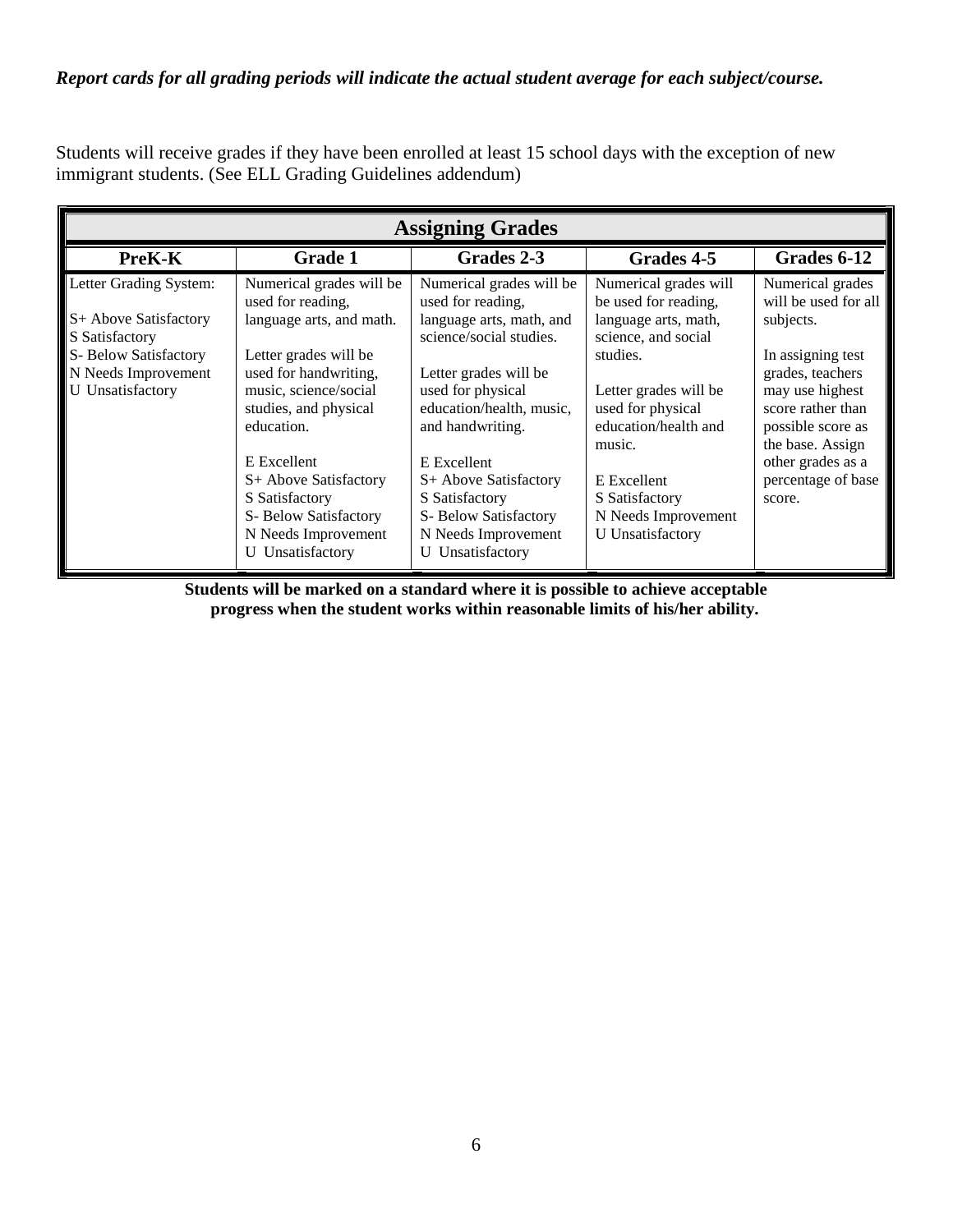### **Homework Guidelines**

### **PreKindergarten and Kindergarten**

Homework is reviewing daily work and listening to oral stories with a parent or an adult designee.

#### **Grade 1**

Homework includes reviewing assignments from the day and work assigned for the purpose of practice and reinforcement of skills.

#### **Grades 2-12**

Homework is any work to be completed at home. This may consist of incomplete classwork **or** specific work to be done at home for the purpose of practice and reinforcement of learned skills.

Homework is an informal assessment.

#### **Determining the Semester or Yearly Average**

#### **PreKindergarten-Grade 5**

Average the six grading period grades for the yearly average.

#### **Grades 6-8**

Average the first three six weeks grades for the first semester average. Average the second three six weeks grades for the second semester average. Average the semester grades for the final average.

#### **Grades 9-12**

An average of the three six weeks grades factored with a final exam for ½ credit semester courses. Average the semester grades for one-credit courses. A final exam can count no more than  $1/7<sup>th</sup>$  or 14% of the semester grade.

### **Second Chances and Reteaching**

Continuous reteaching occurs at all levels. Teachers may allow a student a reasonable opportunity to make up or redo a class assignment or examination for which the student received a failing grade. [EIA (LEGAL), TEC 28.0216]

\_\_\_\_\_\_\_\_\_\_\_\_\_\_\_\_\_\_\_\_\_\_\_

### **Accommodations**



Teachers will implement accommodations required by the LPAC, ARD, or 504 committee. These accommodations will be used to meet the various learning needs of their students.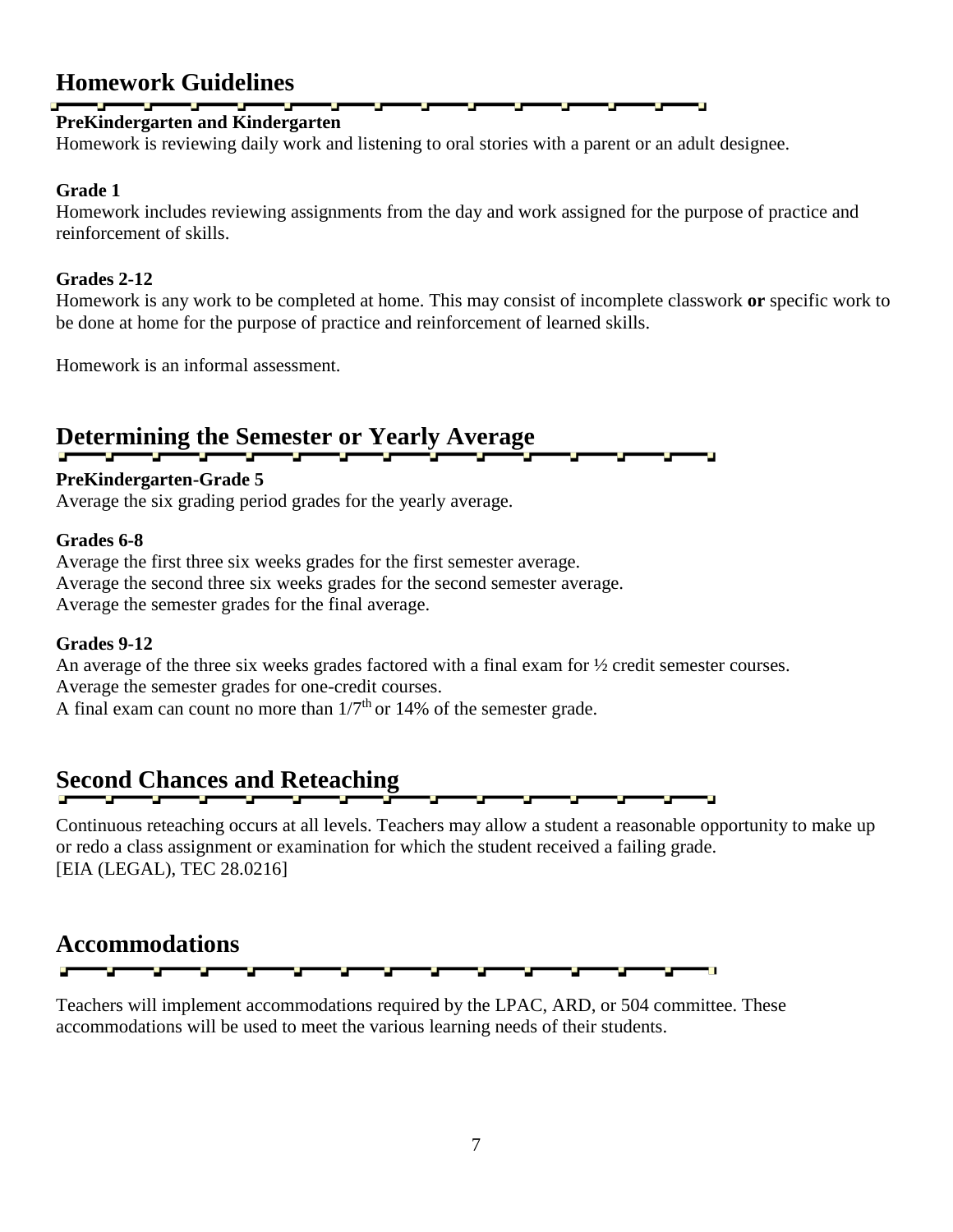### **Absences and Make Up Work**

### **PreKindergarten and Kindergarten**

Students will be given the opportunity to complete assignments missed due to an absence.

#### **Grades 1-5**

Students are required to complete work that is missed due to absences. They will be allowed one day for each day absent to complete work. A teacher may use discretion in event of extenuating circumstances.

Excessive absences should be addressed according to state guidelines and administrative decisions concerning the overall education of the student.

#### **Grades 6-12**

A reasonable amount of time should be allowed for make up completion, usually within a three school day limit. Extenuating circumstances will be given special consideration.

Excessive absences should be addressed according to state guidelines and administrative decisions concerning the overall education of the student.

### **Extra Credit**

Extra credit may be assigned at the individual teacher's discretion and must be academic. If extra credit is offered, it must be offered to all students and only for enrichment. It is not a substitute for required work.

#### **PreKindergarten and Kindergarten**

Not applicable

#### **Grades 1-5**

No more than one extra credit grade per six weeks and averaged as an informal assessment.

#### **Grades 6-8**

Extra credit may not be more than 5% of total six weeks grade.

#### **Grades 9-12**

Extra credit assignments should enhance the student's understanding of the topic under study, encourage independent work as far as possible, and enable the student to pursue a special related interest.

The teacher will count the total value of extra credit work as only a small percentage of the grade.

Bonus point questions will be included on a test only if they are challenging and within the ability of a significant number of students.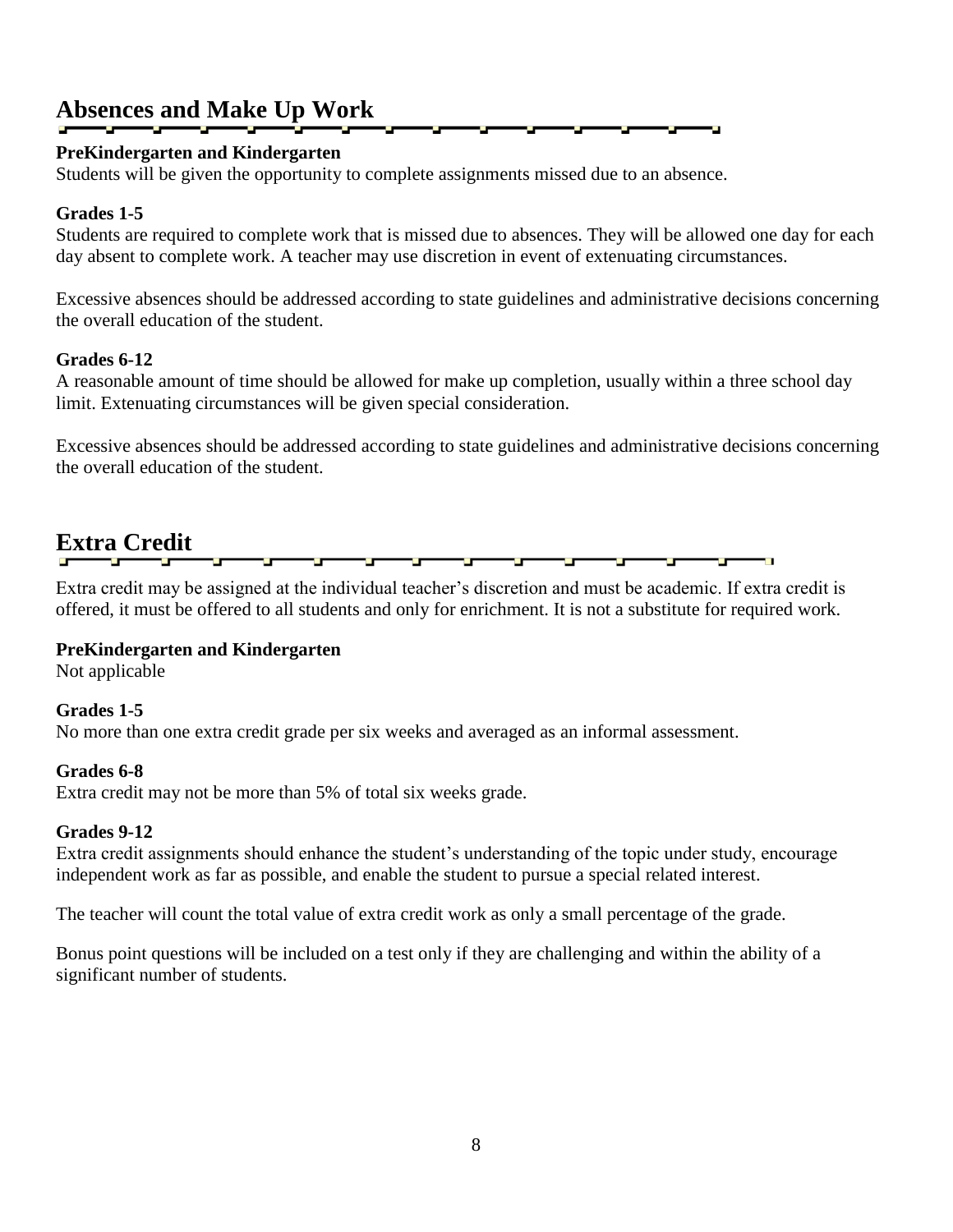### **Group Assignments, Individual Projects, and Cooperative Learning**

All students benefit from instructional arrangements incorporating group activities and cooperative learning. When a group or individual project is assigned, clearly described criteria is to be established for each student. Grades should reflect amount of work completed by each student according to the established criteria.

an di sebagai personal personal personal personal personal personal personal personal personal personal persona<br>Personal personal personal personal personal personal personal personal personal personal personal personal pe

#### **Academic Dishonesty** — **—**

### **Policy EIA (LOCAL) states that:**

Students found to have engaged in academic dishonesty shall be subject to grade penalties on assignments or tests and disciplinary penalties in accordance with the Student Code of Conduct. Academic dishonesty includes cheating or copying the work of another student, plagiarism, and unauthorized communication between students during an examination. The determination that a student has engaged in academic dishonesty shall be based on the judgment of the classroom teacher or another supervising professional employee, taking into consideration written materials, observation, or information from students.

**Parents shall be notified when a student is found to have engaged in academic dishonesty. A zero shall be given on any assignment where academic dishonesty has occurred.**

### **Grading Penalties**

**Late assignments may result in the maximum allowed credit listed below:** (Not applicable for PreK, K, or Grade 1)

| Grades 2-4                   | Grade 5                      | Grades 6-8                   | Grades 9-12                      |
|------------------------------|------------------------------|------------------------------|----------------------------------|
| Day $1 - 89$ percent         | 1 <sup>st</sup> Semester     | Day $1 - 70$ percent         | Class Day $1 - 70$ percent       |
| Day $2 - 79$ percent         | Day $1 - 85$ percent         | Day $2$ – Student receives a | Class Day 2 - Student receives a |
| Day $3 - 69$ percent         | Day $2 - 70$ percent         | zero                         | zero                             |
| Day $4 -$ Student receives a | Day $3$ – Student receives a |                              |                                  |
| zero                         | zero                         |                              |                                  |
|                              |                              |                              |                                  |
|                              | $2nd$ Semester               |                              |                                  |
|                              | Day $1 - 80$ percent         |                              |                                  |
|                              | Day $2$ – Student receives a |                              |                                  |
|                              | zero                         |                              |                                  |

Extenuating circumstances, left to the discretion of the teacher, will be given special consideration.

#### **Headings (Grades 2-5):**

A maximum of 5 points may be deducted for not having first and last name.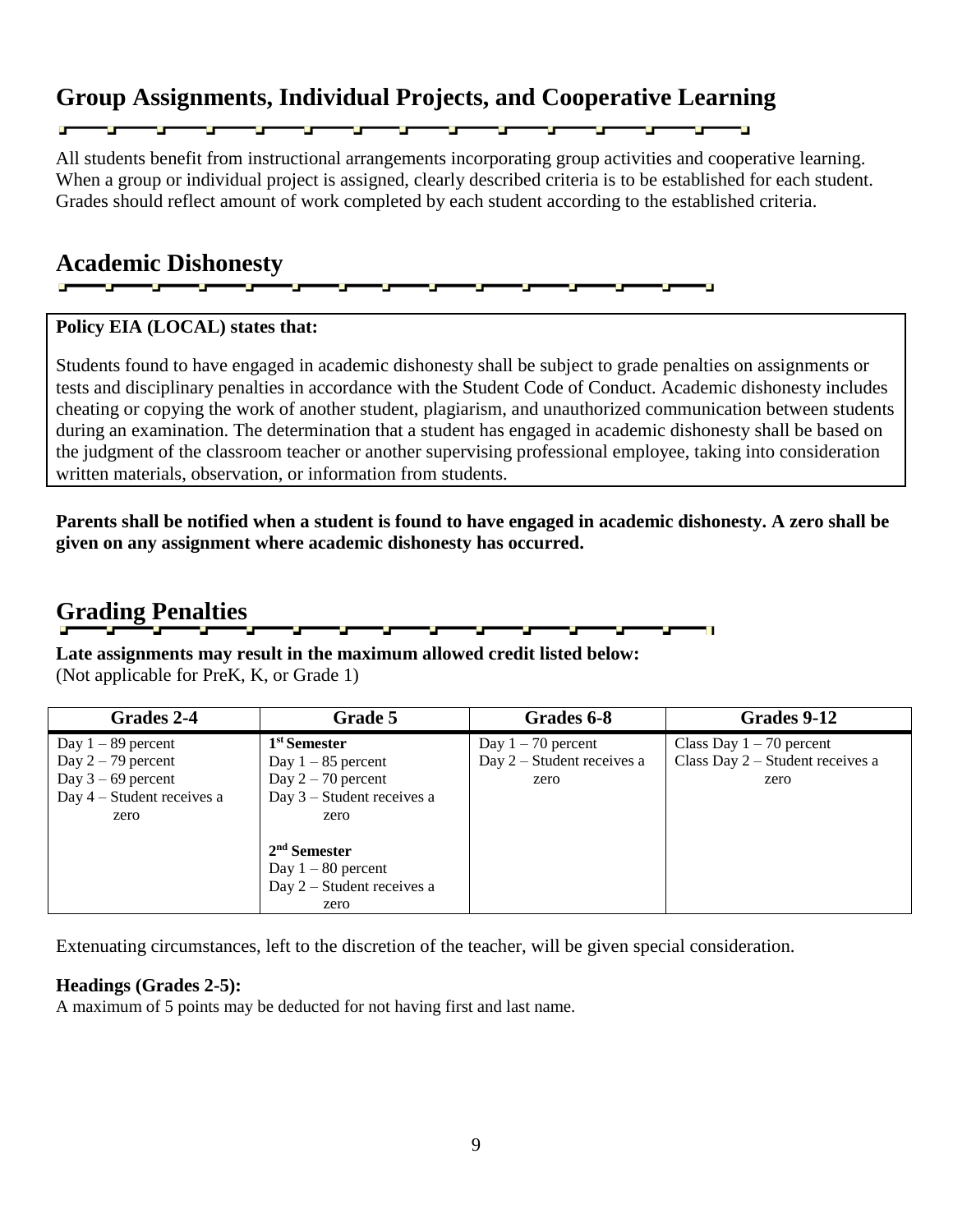### **PN-G ISD ELL Grading Guidelines**

### **Introduction:**

Students who are English Language Learners (ELLs) are at different stages of English language acquisition. While ELL students, as all other students, are responsible for mastery of the Texas Essential Knowledge and Skills (TEKS), *it is imperative to recognize the critical processes and features of second language acquisition*, including the cognitive, affective, and linguistic domains, that impact academic success. It is imperative that teachers of ELL students provide appropriate instruction, which will enable students to meet the state's expectations. PNGISD and its teachers will be flexible with methods allowing English language learners (ELL) to demonstrate knowledge or competency regardless of their oral or written fluency and skills in English. In assessing ELL students for mastery of the TEKS, teachers **will modify instructional methods, pacing, and materials** allowing English language learners (ELLs) to demonstrate knowledge or competency regardless of their oral or written fluency and skills in English.

### **State requirements:**

- **TAC 89.1210(a):** The district **shall modify the instruction, pacing, and materials** *to ensure that limited English proficient students have a full opportunity to master the essential knowledge and skills of the required curriculum. Students participating in the bilingual education program may demonstrate their mastery of the essential knowledge and skills in either their home language or in English for each content area.*
- *TAC 89.1210(f): Except in the courses specified in subsection (g) of this section, English as a second language strategies, which may involve the use of the students' home language, may be provided in any of the courses or electives required for promotion or graduation to assist the limited English proficient students to master the essential knowledge and skills for the required subject(s). The use of English as a second language strategies shall not impede the awarding of credit toward meeting promotion or graduation requirements.*

### **ESL Grading Guidelines:**

It is very important for teachers of ESL students to differentiate between academic achievement and language proficiency. The students may be unfamiliar with the specialized English language that is unique to each subject area and will have little practice in using English as a medium of thought with the subject matter. Due to the demands of learning a new language in addition to academic content, the student may have more difficulty in mastering the content area concepts and material.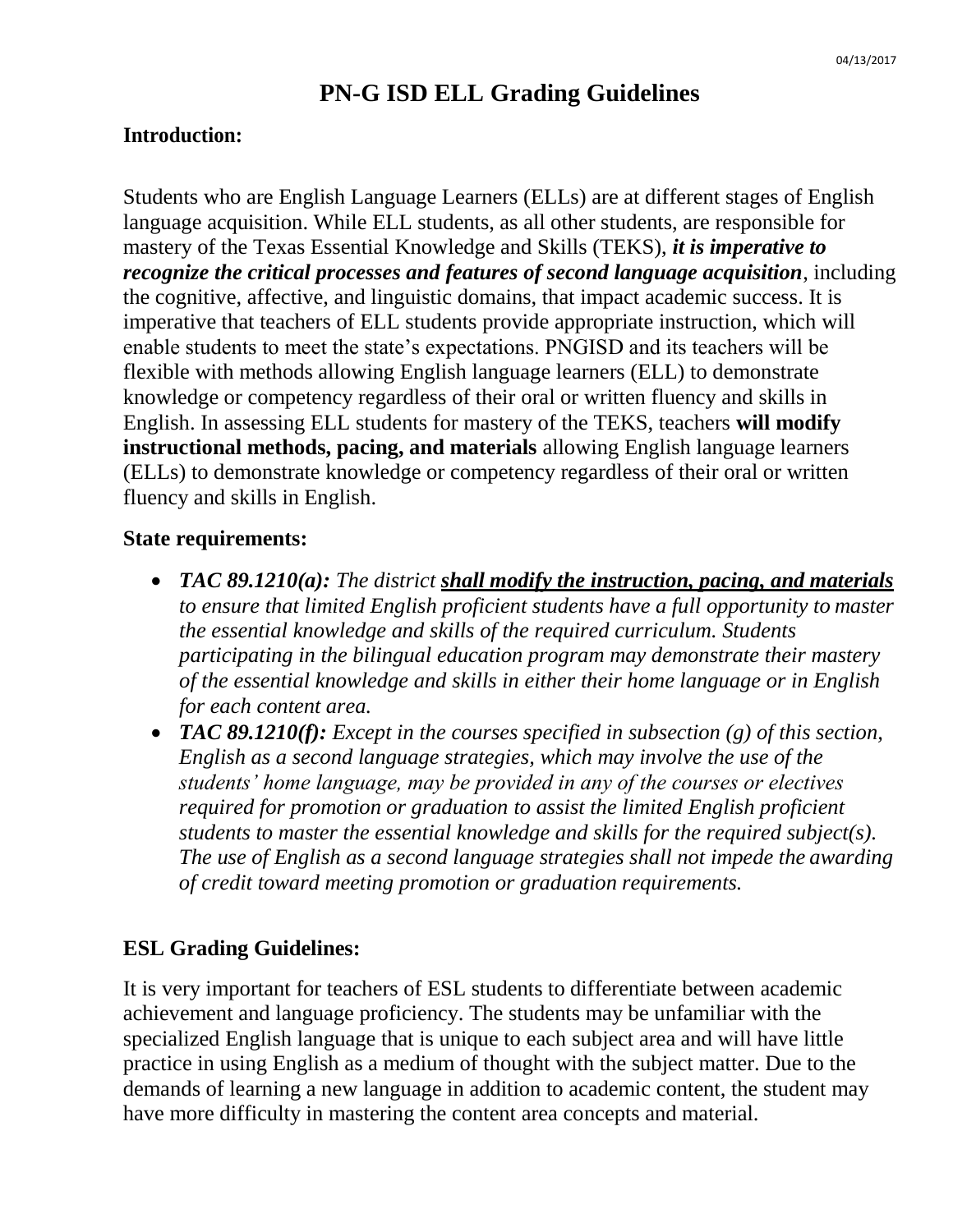Most assessment instruments are not appropriate for assessing academic knowledge of ESL students unless the course has been modified to reduce demands on English language proficiency. Most assessment instruments for content mastery assume native proficiency in English in addition to knowledge of the content area. ESL students may score low on exams for the following reasons:

- 1. Students may be unable to use English as a medium of thought;
- 2. Students may require extra response time due to conceptual processing requirements in English;
- 3. Students may be unable to understand the content-area vocabulary or syntax;
- 4. Students may not have knowledge of the content area required to obtain a correct response.

Therefore, the teacher should and is expected to design tests/assessments for ESL students that have reduced demands on English by:

- 1. Simplifying the language used in the test by substituting less difficult words for demanding vocabulary the student may not know. (The teachers will not make substitutions for vocabulary words that are required by the content since these are taught during instruction.)
- 2. Ensuring that grammatical constructions are uncomplicated by lengthy sentences. (Students can concentrate more on the curriculum if they are not required to process long and complicated syntactical structures.)
- 3. Being aware of cultural differences that might make a difference.
- 4. Providing appropriate linguistic accommodations.

### **New Immigrant Students (Elementary and Middle School Only):**

When a student enrolls from another country and is determined to be non-English speaking (NES) or Limited English speaking (LES), the following grading guidelines apply.

During the first two grading periods of school in the U.S., if assigning a numeric grade for a content area is not possible due to the language barrier, a student may receive **N/A**  for all subject areas during the first two grading periods. **When receiving a grade of N/A in the content areas, ESL students should have equitable access to grade level TEKS commensurate with their level of academic English. All ESL students are expected to receive linguistic accommodations and modifications in order to make content area instruction meaningful and comprehensible.** The teacher(s) will note on the student's academic report card the reason for not assigning a grade for the content subject and will comment on the progress the student is making academically with linguistic accommodations.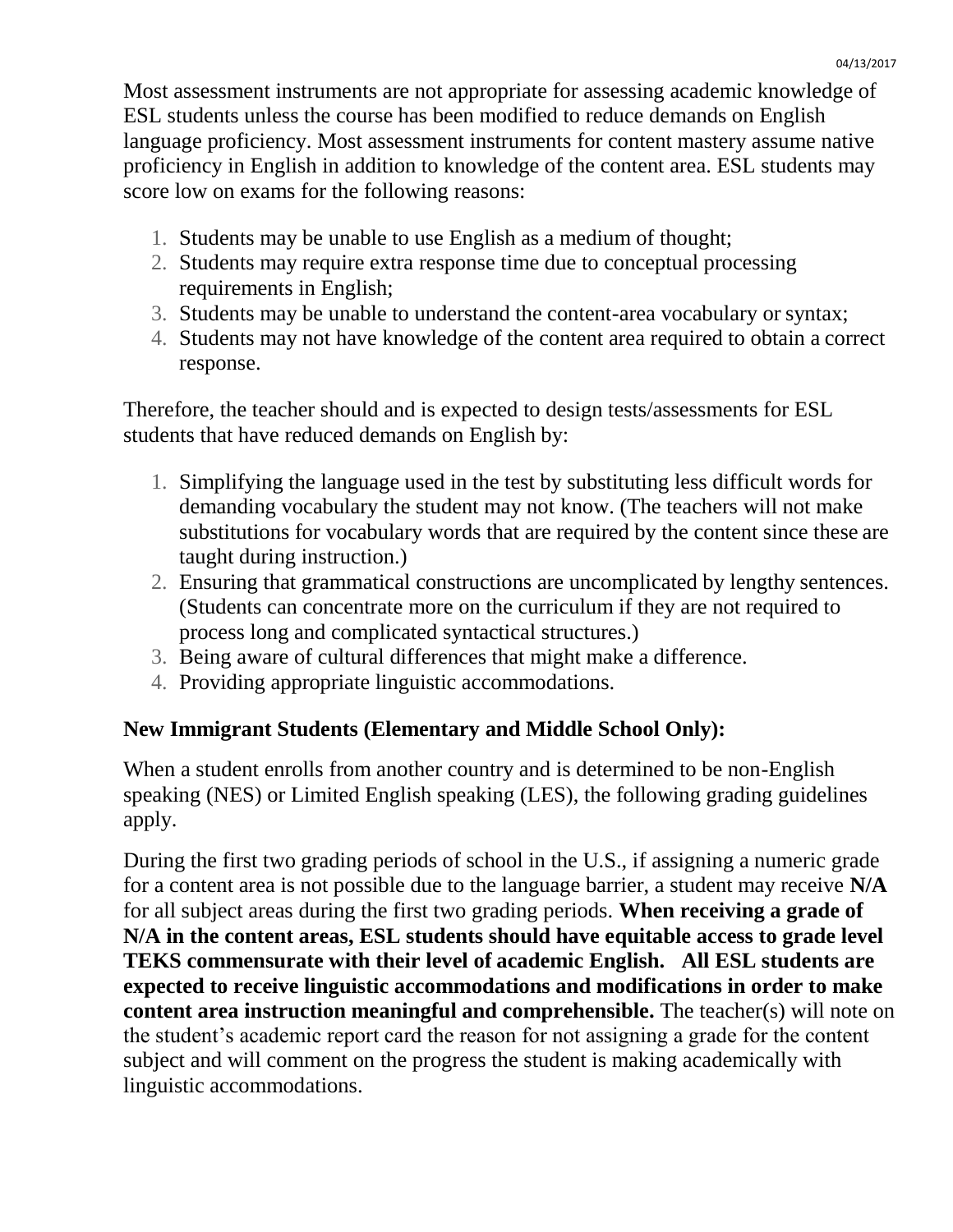If a student is performing below the level expected, the comments must give further explanation. The comments **must** include specific statements about what the child can do and a statement about the instructional goals for the child for the next reporting period. To be most effective, the child should be involved in a discussion evaluating his/her own progress and in setting his/her own instructional goals. Portfolios, checklists, anecdotal records, and other information should be reviewed to determine the child's progress and to assist in setting goals.

Teachers must complete the ESL report card as an addendum to the academic report card each grading period.

After an ESL student has been in attendance in a U.S. school for two grading periods, grades are given for all subjects and comments must be written about the student's progress according to district benchmarks.

### **Promotion and Retention of English Language Learners (ELLs):**

- ELL students making **satisfactory progress** in acquiring English language proficiency and grade-level academic skills should be promoted.
- The expectations of grade-level TEKS apply to the English language learners at their level of English proficiency*.* Instruction, pacing, and materials should be modified by using ESL strategies/accommodations to ensure that limited English proficient students have a full opportunity to master the TEKS of the required curriculum. The use of ESL strategies/accommodations in instruction and assessment should not impede students' grade promotion. *(19 TAC 89.1210(a))*
- ELLs who are administered STAAR are subject to SSI grade-advancement requirements.
- If students demonstrate progress in English language acquisition, as documented by TELPAS, and have shown academic progress at their level of language proficiency, then students **should not be retained**.
- Students who fail to make academic progress *and* fail to make progress in English language acquisition *may* be retained when documentation of accommodations in instruction, pacing and materials, *and* documentation of the use of appropriate ESL teaching strategies support the decision to retain. **Retention is appropriate only when extensive accommodations have been unsuccessful as documented through the RTI/LPAC process.**

### **Grade Placement for Student Entering U.S. Schools:**

Students who enter U.S. schools late in the academic year *and* are *Non-English*  speaking do not have to automatically be placed in the age-appropriate grade. Careful determination of the appropriate placement, using assessment, and consultation with the LPAC Committee should be considered.